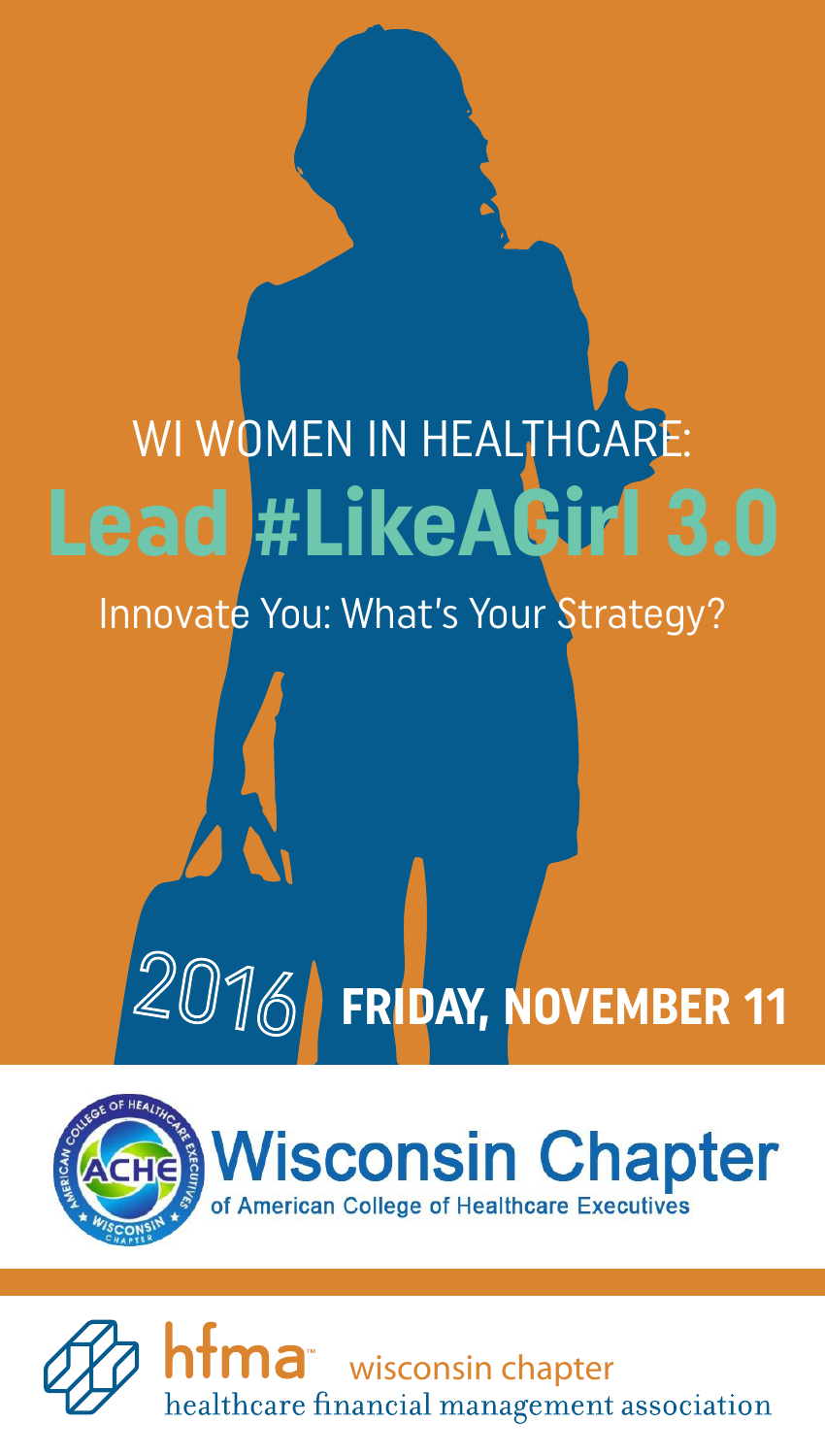## About the Women in Healthcare **Conference**

WI-HFMA and the ACHE-Wisconsin Chapter have created a full day event that will bring together women leaders working in healthcare to learn about changes in the industry and provide perspectives on the unique healthcare environment in WI.

Additionally, this program is designed to inspire women to lead change and will provide strategies and tips for professional development through connection, collaboration, and conversation. This is an event you can't afford to miss!

## Who Should Attend

Hospital & health system C-suite executives and emerging leaders

Organizational leaders providing products and services to the healthcare industry

## How to Register

Go to: [tinyurl.com/LLAG2016](http://tinyurl.com/LLAG2016)



Registration for this event may be purchased by table (8 seats) or by individual.

Table sponsors are responsible for inviting guests to fill their table. Instructions on how to register individuals for your table will be provided after payment is received.

Table Sponsor Fee: \$675 Individual Registration Fee: \$100

Price includes continental breakfast and lunch.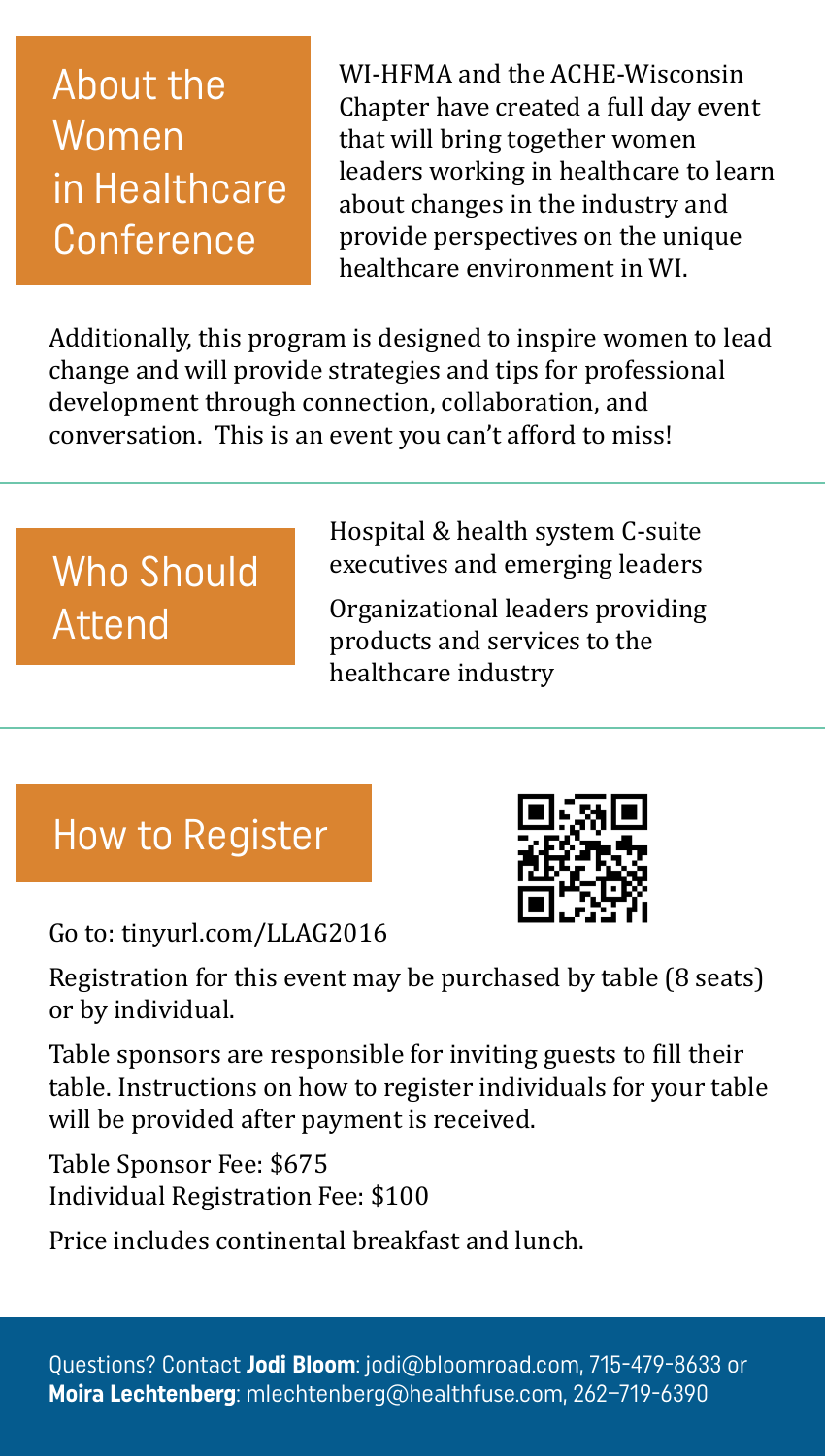## Program Learning **Objectives**

• **Innovate in every area of your life** to balance all you juggle

• **Identify key methods to innovate** and develop personal and corporate strategies needed to effectively lead change in healthcare today

- **Gain understanding** of personal strategies and brands
- **Tools/tips for connecting social networking** to your personal career or corporate strategy

• **Learn how to unleash the power of networking** by turning contacts into connections - interactive workshop with leading expert

## **Continuing** Education Credits

As an independent chartered Chapter of the American College of Healthcare Executives, **ACHE Wisconsin Chapter is authorized to award 5 hours of ACHE Qualified Education credit** toward advancement or recertification in the American College of Healthcare Executives.

Participants in this program who wish to have it considered for ACHE Qualified Education credit should list their attendance when they apply to the American College of Healthcare Executives for advancement or recertification.

This program qualified for **5 hours of HFMA continuing education credits** which may be applied to the CEU requirements for maintenance of the CHFP/FHFMA certifications.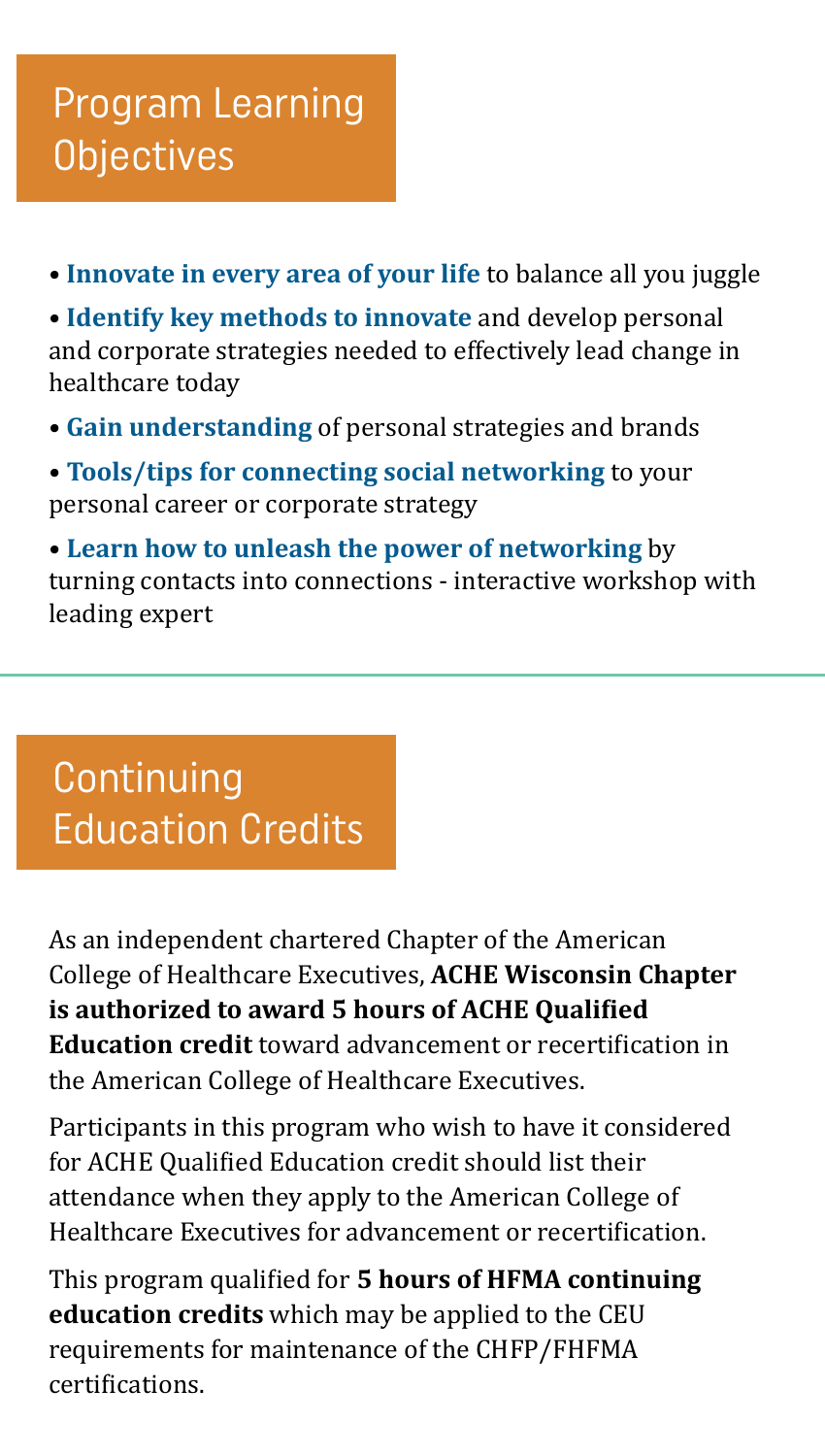### Program Overview

**8:00am-8:45am** Conference Check In / Registration Continental Breakfast / Networking

**8:45am-9:00am** Welcome to Lead #LikeAGirl 3.0

**9:00am-10:30am** Keynote Address: Rachel Funk-Johnson, *Innovate Daily! Finding the Next Level of HAPPEE in a Busy Life*

**10:30am-10:45am** Morning Break Book Signing

**10:45am-11:45am** Donna Cameron & Jill Willen, *Latest and Greatest in Healthcare Strategy…What are Hospitals Doing Across the Country?*

**11:45am-12:45pm**  Lunch

**12:45pm-1:00pm** Networking Activity Completion

**1:00pm-2:00pm** Donna Katen-Bahensky, *From CEO of 10,000 to CEO of 1*

**2:00pm-2:15pm** Afternoon Break

**2:15pm-3:45pm** Wayne Breitbarth, *Using LinkedIn to Grow Your Personal Brand and Improve the Effectiveness of Your Network*

**3:45pm-4:00pm** Wrap up and adjourn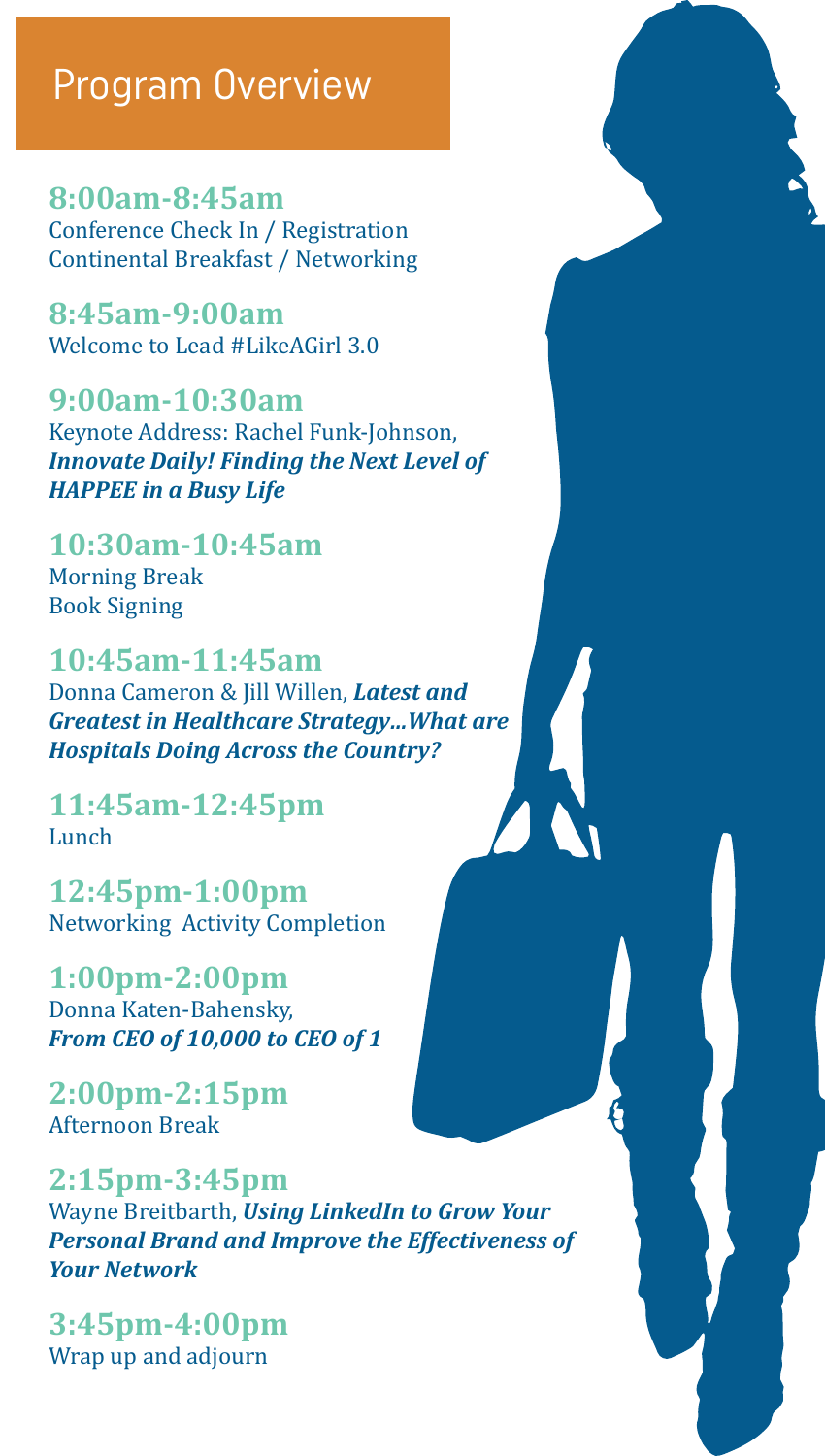## Session **Descriptions**

#### 9:00am-10:30am

Keynote Address: Innovate Daily! Finding the Next Level of HAPPEE in a Busy Life, Rachel Funk-Johnson, founder of HAPPEE School, co-owner of Excite! Wellness Studio

Create a life of HAPPEE! We are striving to live our lives to the fullest but what happens when we have full schedules and responsibilities? Many times we

find ourselves going through the motions of the day without actually feeling how it went. This dynamic session will give you key points on how to strive for your happiest life at any age.

Understanding the acronym of HAPPEE, Health, Attitude, Positivity, Participation, Excitement, Evolution will allow you to paint the picture of what truly gets you motivated. In order to really find your HAPPEE, you will experience periods of growth, including pushing through doubt and fear. Rachel will share her real life stories of sisterhood, struggle and encouragement; providing a direct connection leaving you feeling revitalized, de-stressed, and inspired!

#### 10:45am-11:45am

Latest and Greatest in Healthcare Strategy… What are Hospitals Doing Across the Country?, Donna Cameron, Managing Director at Navigant; and Jill Willen, Healthcare Executive at Navigant

As healthcare reform continues to accelerate, organizations are developing diversified strategies to grow, partner, achieve operational excellence, and transition from volume to value. Adapting to market forces while remaining focused on patient care creates ongoing challenges to be nimble and responsive to changing dynamics.

Building new capabilities and remaining change ready are necessary to survive and thrive in an ever-changing healthcare environment. This presentation will highlight key strategies being deployed. Case studies will be described, including lessons learned during the strategic journey.





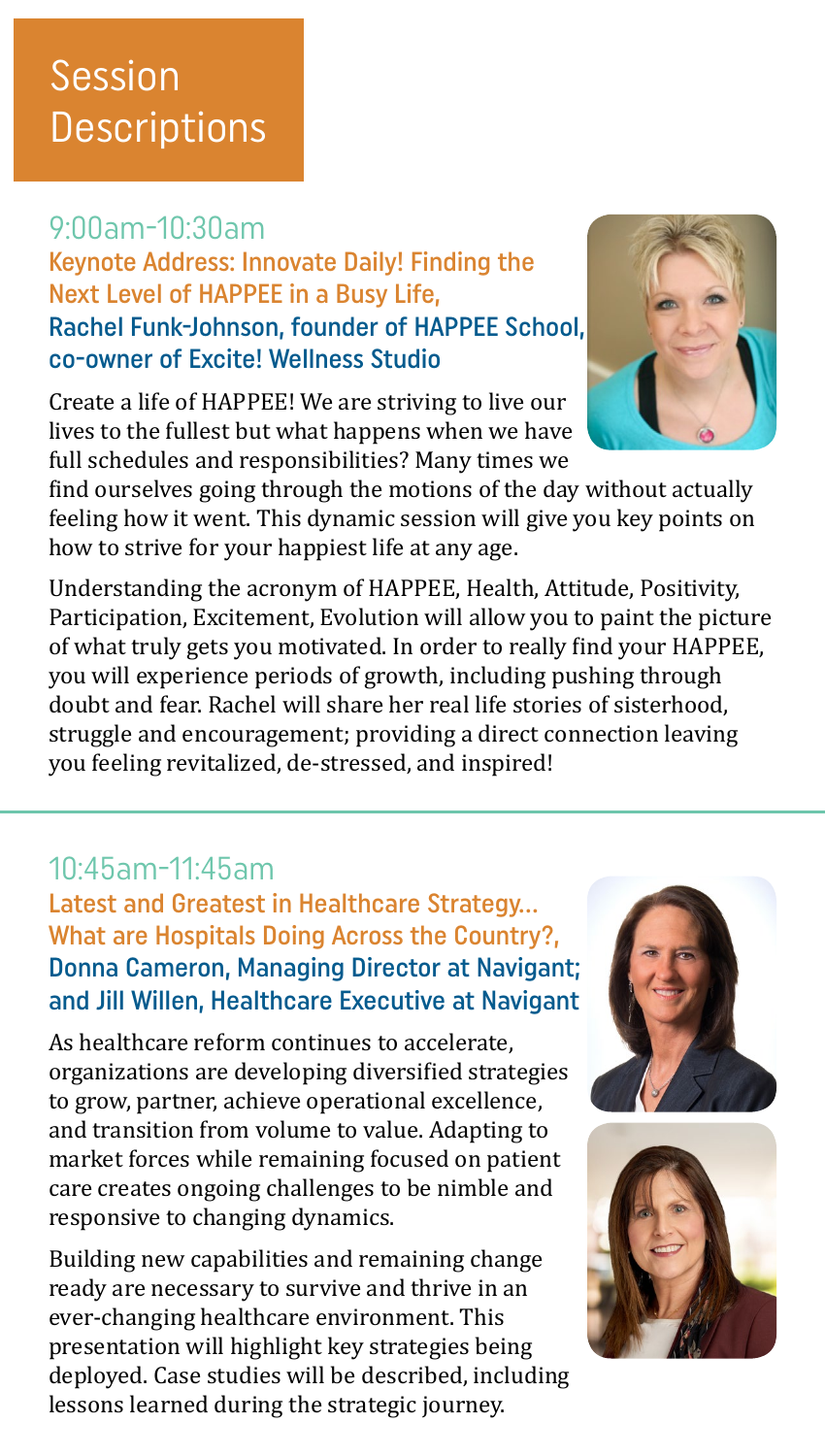## Session **Descriptions**

## 1:00pm-2:00pm

From CEO of 10,000 to CEO of 1, Donna Katen-Bahensky, Chief Executive Officer of DKB Consulting, LLC; Board of Directors/ Advisory Boards developing business solutions for start-up and emerging healthcare technology companies



Participants will learn about one person's reinvention journey including the challenges of significant change; setting new goals managing the obstacles and interpersonal struggles; and the joy of finding a revitalized future.You will leave with a set of recommended tools for pursuing your own reinvention.

#### 2:15pm-3:45pm

Using LinkedIn to Grow your Personal Brand and Improve the Effectiveness of Your Network, Wayne Breitbarth, CPA, Chief Executive Officer of Power Formula, LLC



Join the over 80,000+ people who have learned how to maximize their use of the world's most popular professional networking site, LinkedIn, from Wayne Breitbarth, a nationally recognized speaker, author and consultant.

Wayne is the author of "The Power Formula for LinkedIn Success: Kick-start Your Business, Brand and Job Search," the #1 LinkedIn book on Amazon for more than one year. Wayne will share with his very best LinkedIn features and strategies to help each of us display and share our leadership position in the healthcare marketplace.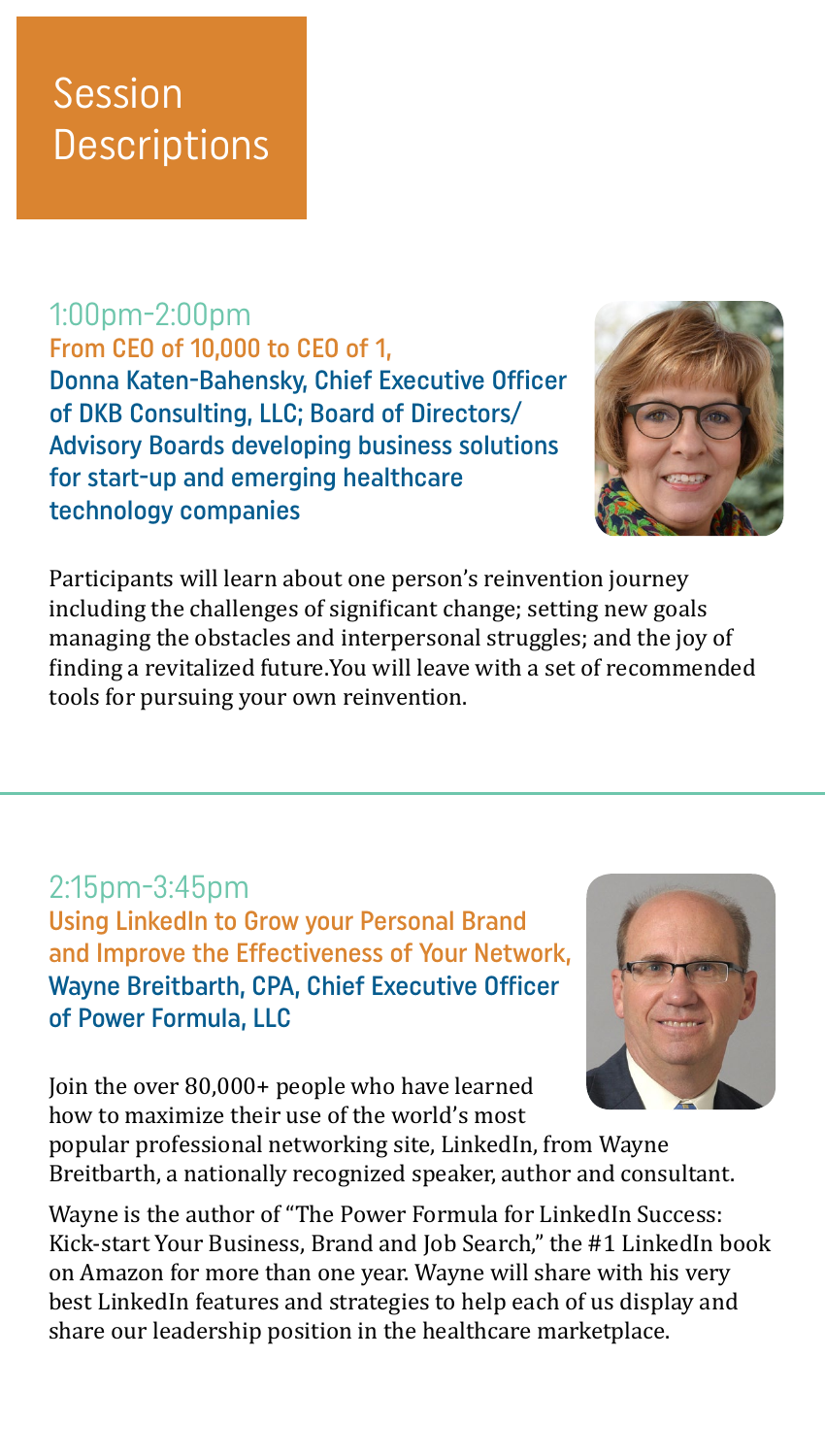# $\mathbf{\mathbf{\color{blue}\blacksquare}}$  Milliman

Book Sponsor:



## Event Location

#### Sheraton Milwaukee Brookfield Hotel

#### 375 S. Moorland Road, Brookfield, WI 53005 262-364-1100 • s[heratonmilwaukeebrookfield.com](http://sheratonmilwaukeebrookfield.com)